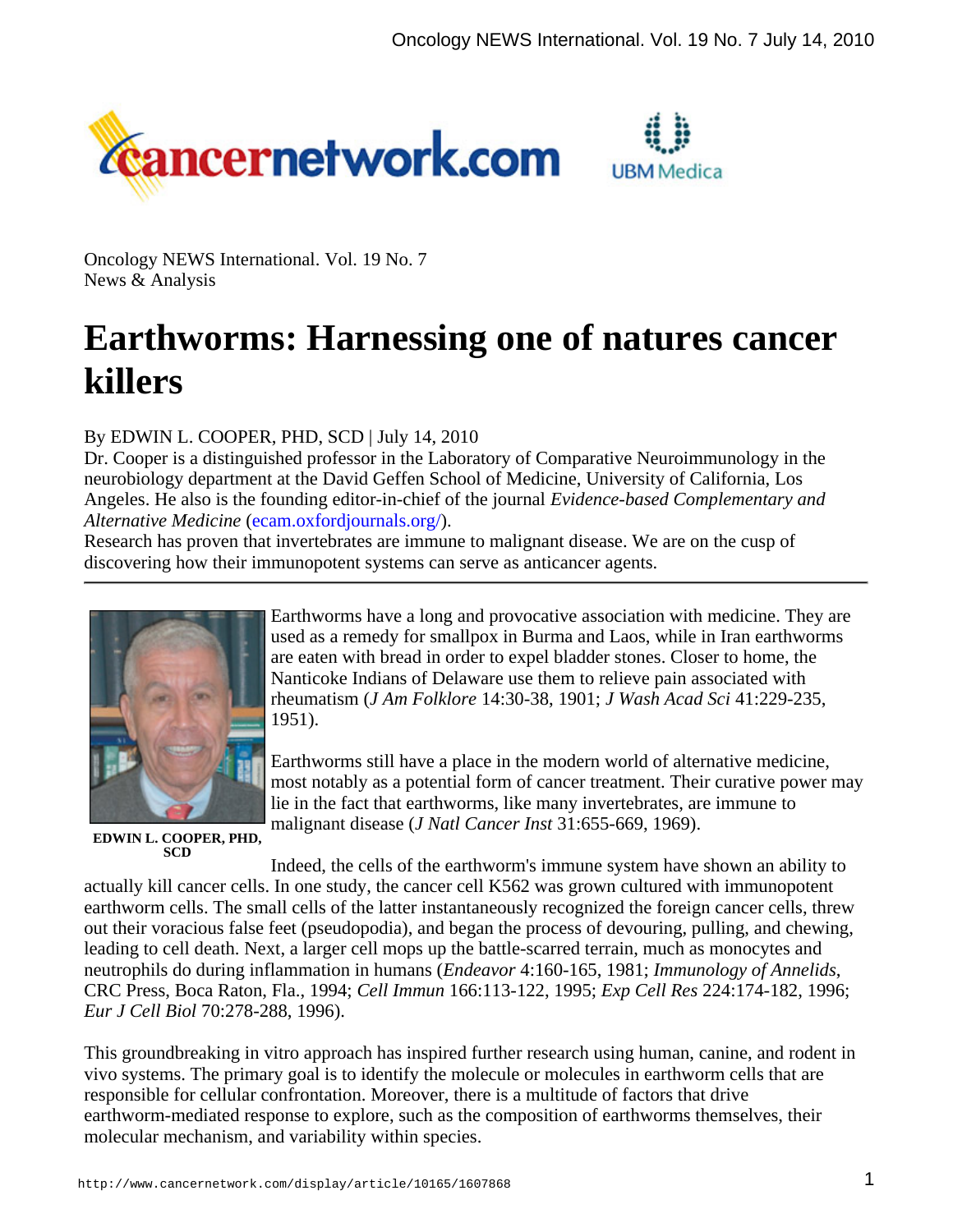### **Killing cancer by humoral mediation**

Based on research done in Asia and Europe, one factor that may inhibit the spontaneous growth of tumors is lombricine, which is a phosphagen unique to earthworms. In 1991, investigators at Meiji University in Kanagawa, Japan, analyzed the effects of lombricine, extracted and purified from earthworm skin (*Lumbricus terrestris*), on the growth of palpable, approximately 5 mm, spontaneous mammary tumors in SHN mice.

In the first experiment, daily subcutaneous injections of lombricine (0.3 mg in 0.05 mL olive oil) were found to markedly inhibit the growth of tumors, and were associated with the retardation of the growth of preneoplastic mammary hyperplastic alveolar nodules. In 1H-NMR spectra, the experimental mice had lower serum levels of lactic acid and glucose than controls. By contrast, urine of the experimental group in the above study contained higher levels of allantoin, creatine, and creatinine.

In the second experiment, lombricine given as a dietary supplement (120 mg/kg) also inhibited tumor growth, although less significantly than after injection. This treatment exerted little effect on 1H-NMR spectra of either serum or urine and normal and preneoplastic mammary gland growth (*Anticancer Res* 11:1061-1064, 1991).

When viewed critically, these results suggest that inhibition by lombricine of mammary tumor growth is at least partly due to the maintenance of homeostasis of the body. This includes regulation of excess glucose uptake as a source of energy and nutrition.

#### **G-90 force**

Another mediator that retards mouse tumors in vivo is glycolipoprotein. Researchers from the University of Zagreb in Croatia and Beijing University in China isolated a biologically active glycolipoprotein from a whole earthworm (*Eisenia foetida* and *L rubellus*) tissue homogenate and named it G-90. They found that G-90 altered murine cell growth rate in vitro, in a dose-dependent manner, and slowed murine tumor growth in vivo. G-90 does not contain mutagens or carcinogens ( *Comp Biochem Physiol Comp Physiol* 102:441-447, 1992; *Chinese Journal of Biochemistry and Molecular Biology* 14:721-725, 1998).

There are several functions attributed to G-90. It possesses growth factors that stimulate proliferation in cell cultures, including an insulin-like growth factor, an immunoglobulin-like growth factor, and two serine peptidases with a tyrosine code and epidermal growth factor (*Adv Exp Med Biol* 546:359-389, 2004).

Epithelial growth factor (EGF) plays an important role in the regulation of cell growth, proliferation, and differentiation by binding to its receptor (EGFR). No published studies link a putative receptor associated with G-90 and EGF, but G-90 has two associated proteolytic enzymes (PI and PII) that engage strongly in fibrinolytic and anticoagulative activities.

#### **Earthworm enzymes and liver cancer**

Hepatocellular carcinoma is the fifth most common cancer and the third leading cause of cancer-related mortality worldwide, so continued investigations into how to prevent and manage the disease are desirable. From an evolutionary viewpoint, we know that invertebrate animals have effective, nonspecific innate immune systems but no adaptive system like that of vertebrates. What is critical is that invertebrates rarely, if ever, develop true metastasizing tumors.